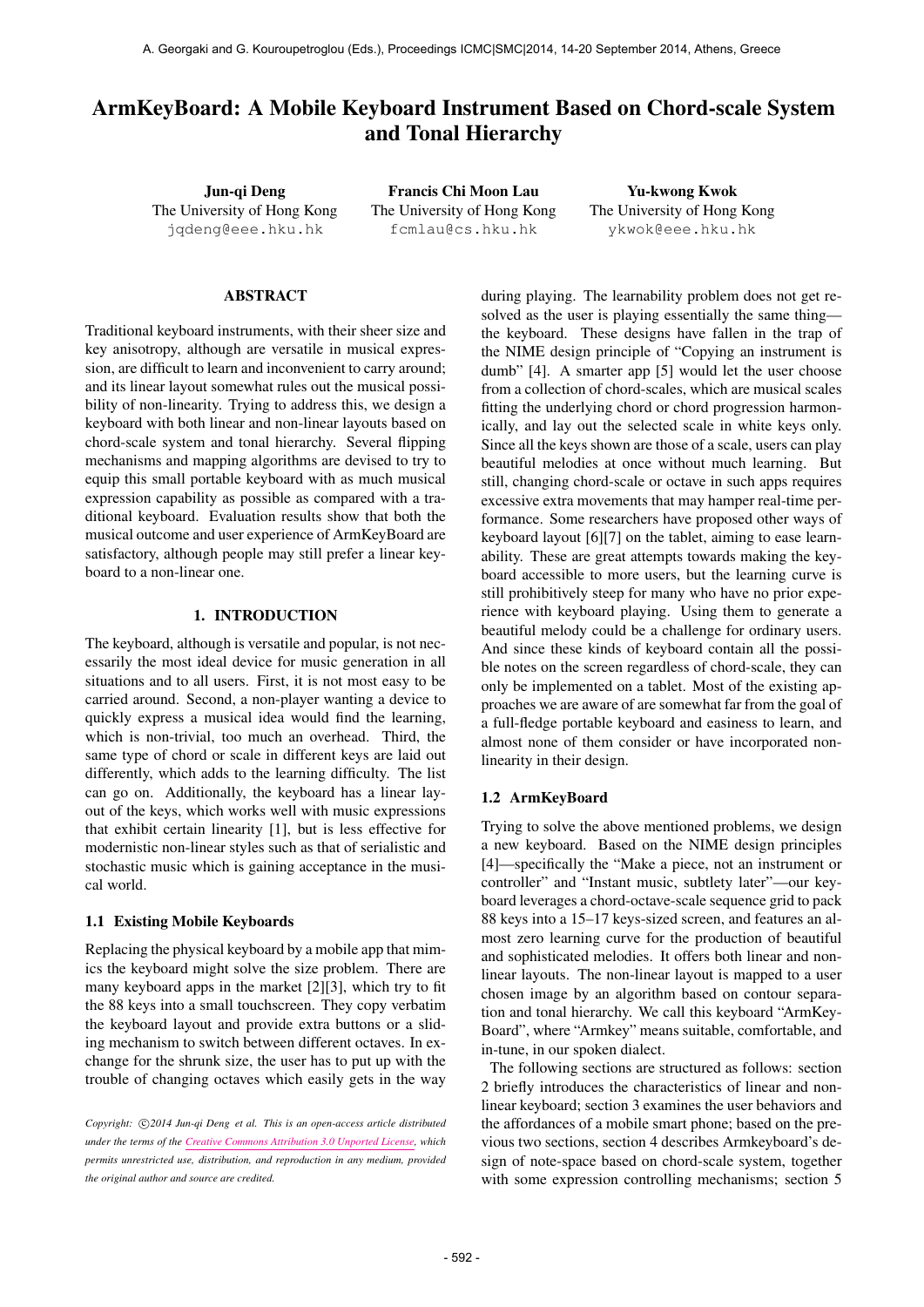describes how Armkeyboard leverages the knowledge of linear and non-linear layout to map the notes to image regions based on tonal hierarchy. Then we have the evaluation at section 6 based on an existing digital instrument evaluation framework, followed by the discussion section.

# 2. TWO TYPES OF KEYBOARD LAYOUT

In the remaining discussion, "keyboard" refers to an instrument implementing a series of key-note pairs and deterministically generates a note when a key is pressed. "Layout" refers to the spatial arrangement of those key-note pairs.

Linear layout is characteristic of a piano. From left to right, each key is mapped to a unique note value. Every next key is mapped to a note value exactly 1 (in MIDI terms) higher than the previous one. This has a significant impact on music making, since people naturally feel more comfortable with playing on adjacent keys than nonadjacent keys, leading to smaller intervals appearing more often than larger ones, as can be seen in music literature such as "the Real Book" [8].

Non-linear layout can have many more possibilities, such as a random note being paired with a random key or one note being paired with several keys. Note that in our current discussion, several notes being paired with one key is not valid by the definition of keyboard. Non-linearity may further allow using any key setting other than the traditional setting. For example an image can be divided into several sections, each serving as a key of the keyboard. The idea of non-linear keyboard is not new. There are existing applications such as [9] or papers such as [10] talking about similar ideas, most of which are built around the idea of sampling. In our design, however, the audio content generated by a key is a note, and we focus on the nontraditional arrangement of keys and notes, and not sampling.

# 3. MOBILE SMART PHONE

If portability is a concern, the best solution to having a keyboard is to implement it on a smart phone. We had the following considerations concerning smart phones before went ahead with the design.

1. We assume the users are mostly non-musicians. This calls for a flat learning curve so that the users are able to play good but not too simple music, which can help reach the goal of making the piano keyboard available to as many people as possible.

2. The smart phone's screen is small. This means there could be fuzziness in touching a certain key. And the degree of fuzziness is dependent on the number of keys. If there is only one key which occupies the whole screen, there is no fuzziness issue at all because every tap on the screen results in the same note. If all 88 keys are to be equally distributed on an iPhone 5 screen, each key has only a space of about  $82mm^2$  (less than  $1cm^2$ ), which translates to much fuzziness. In a word, since the screen is small, we have to make good use of the space, do clever mapping and embrace fuzziness.

3. The smart phone is programmable. This means we can apply whatever mapping and try whatever level of fuzziness we want. We can make the layout linear or nonlinear. For non-linear layouts, there are countless possibilities. Musical concerns can be leveraged to rule out some of these possibilities. For example, if we assume that within any short range of a musical process, all the perceptible notes must belong to a certain chord-scale if this short range itself belongs to a larger meaning group, then the keyboard should minimally play one chord-scale at a time. In our design, we actually apply this assumption, which is reasonable for many classical or non-classical music forms [11], although it may not apply to some modern or contemporary music forms such as serial music, twelve-tone music, or stochastic music. For these different music forms, we need to make different musical assumptions ahead of the design.

### 4. NOTE SPACE AND CONTROL

Now we start our discussion of the design of ArmKey-Board. This section is about how to make efficient use of the available screen space and how to make it possible for a new user to create good music instantly. The next section talks about the linear and non-linear keyboard layout adopted by ArmKeyBoard and the key-note mapping algorithms in different keyboard layouts.

# 4.1 Chord, Scale and Octave

With respect to the assumption in the last section—the keyboard should minimally play one chord-scale at a time, ArmKeyBoard treats the small screen as a cache, caching the currently playing chord-scale in the current octave range, while other octaves and chord-scales are waiting to be loaded when needed. In view of the small screen size, we decide to cache 15–17 notes—two octaves of a scale.

Changing chord-scale or octave on a piano in real time is easy for a pianist, but could be a nightmare for nonpianists. Therefore, ArmKeyBoard needs a special mechanism to load other chord-scales and octaves into the foreground, so that the player can easily switch music expression ranges in real time. To this end, we adopt a chordoctave-scale sequence grid as shown in Figure 1.

Users can switch between different chord-octave-scales using a gravity X gesture (Figure 2). Meanwhile, users can also flip octaves within the same chord-scale using swipe gestures. To summarize, in Figure 3, the screen is a cache of the active note space, while the spaces around the active space can be loaded in real-time via gravity X or swipe gestures.

### 4.2 Expression Parameters

Because our design is based on the piano keyboard, the most dominant expression parameter, velocity, should be implemented. In the linear layout, since key-note mapping is 1-to-1 and the position of each key is equally distributed along the y-axis, velocity can be easily controlled by position X. While in the non-linear layout, position X cannot be used because keys can be in any shape and anywhere;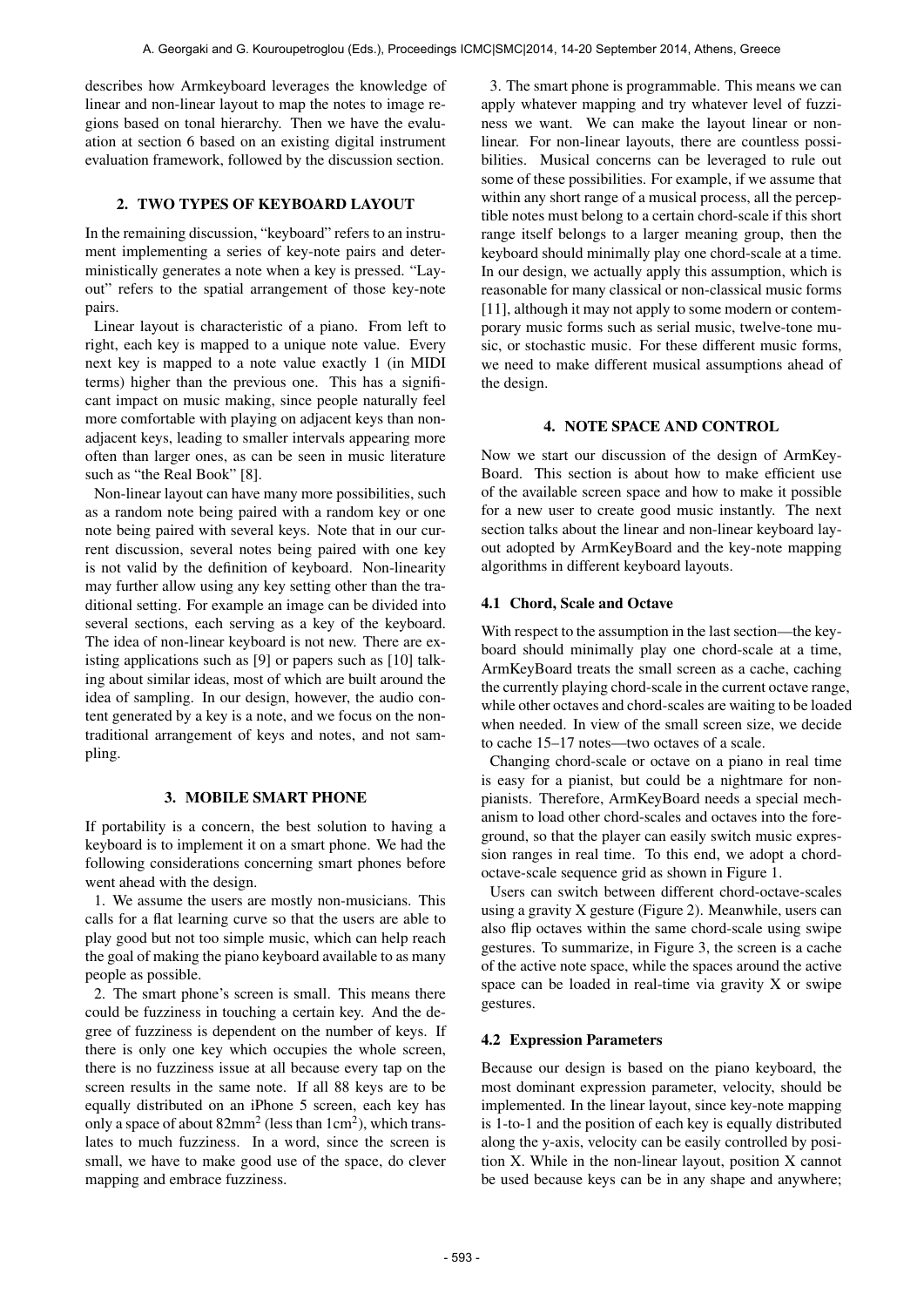

Figure 1. On the left is the chord-octave-scale grid, where each square can be set as one chord-octave-scale combination (such as C-4-Lydian), and consecutive squares form a sequence which can be saved as preset; The sequence is read from left to right, and when it reaches the rightmost, back to the leftmost square on the next line; On the right is the chord-octave-scale preset browser looking at the already saved chord-octave-scale sequence presets.



Figure 2. Gravity X gesture, which is used for switching to the next or previous page of notes determined by the chord-octave-scale combination at the next or previous square within the sequence.



Figure 3. Chord-octave-scale control. The horizontal arrows indicate changing page of notes according to chordoctave-scale sequence, while the vertical arrows indicate changing page of notes to a higher or lower octave only.

thus we use gravity Y to control the velocity (Figure 4). Note that we do not consider sustain, since if a hand gesture were to convey what is originally conveyed by foot, it might make learning difficult for the ordinary users. So we decided to sustain every note; or we give the user a choice to plug in an external foot pedal controller. Of course, we sometimes need to quit the keyboard and set up everything again. In that case, we use a gravity Z gesture to handle it (Figure 4).



Figure 4. Gravity Y gesture (on the left), which is used for controlling note velocity, leading to a smaller velocity with a larger angle to the horizontal plane; Gravity Z gesture (on the right), which is used for quitting the current keyboard to reset everything again

# 5. KEY-NOTE MAPPING

ArmKeyBoard has both linear and non-linear keyboard layout, called "AKB1" and "AKB2" respectively. Since our current implementation is on an iOS device, our discussion focuses on the iOS platform.

# 5.1 Linear Layout and Mapping

"AKB1" (Figure 5) contains 15–17 notes within the active chord-octave-scale and they are mapped linearly to 15–17 bars equally divided along the y-axis. The velocity is controlled by the X position.

#### 5.2 Non-linear Layout and Mapping

"AKB2" is a user selected image (Figure 5). The image is algorithmically divided into contours and they are algorithmically mapped to the 15–17 notes within the currently active chord-octave-scale. The algorithms are described below.

#### *5.2.1 Contour Separation*

The contour separation is processed using opencv [12]. The image is first transformed to opencv Mat which is then passed to a contour separation function. The function then: Step 1, turns the Mat into gray scale and slightly performs a blur operation on it; Step 2, passes the output of step 1 (a gray scale Mat) to an edge detection function (the output is a binary Mat with the edge pixels set as step 1); Step 3, passes the output of step 2 to a findContour function, which finds contours, stores them in an array and calculates the contour hierarchy (a tree structure describing the inclusion relationship of contours); Step 4, calculates the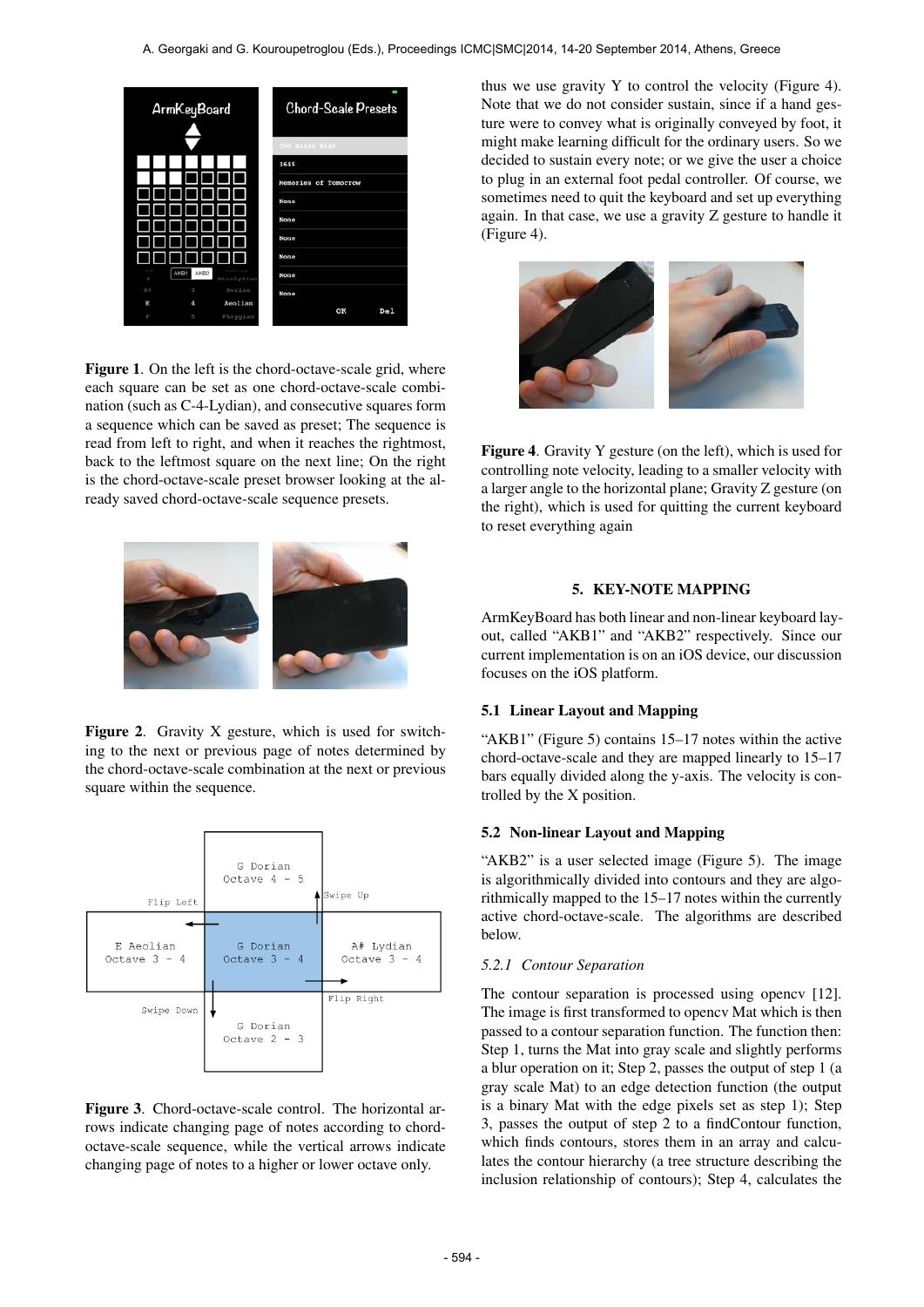

Figure 5. AKB1 (on the left) is a linear keyboard with a higher pitch at smaller y position value, and larger note velocity at larger x position value, each page contains 15– 17 notes; AKB2 (on the right) is a non-linear keyboard mapping the page of 15–17 notes to the detected contours within the user selected image, where the mapping procedure is based on the correlation between the importance of contours (or regions) and the tonal hierarchy of notes.

area of each contour, discards those below a certain size and deletes their nodes in the hierarchy; Step 5, creates an outer contour which is the whole screen subtracted by all the contours output by step 4. The output of all the above steps is an array of valid contours (each contour is itself an array of its vertices), and a hierarchy structure describing the inclusion relationship of these contours.

#### *5.2.2 Contour Ranking*

Remember that our goal is to map 15–17 notes to the contours, we need to decide which note to map to which contour. The minimal musical concern is, when the keyboard is being played, the notes being generated should at least imply the currently active chord-scale most of the time. Note that we would not demand it should "always" behave this way, but "most of the time". For example, in G-Ionian, the keyboard is supposed to generate notes that form a tonal gravity at G and imply G major chord most of the time, but sometimes it may also sound like C-Lydian (tonic at C).

We still need more assumptions to connect this musical concern to contours. We assume that most user tends to tap on: 1, a contour with a larger area; 2, a contour closer to the center of the screen; 3, a contour that contains more sub-contours. Based on how often most users will tap on a contour, its importance can be determined. Thus in the implementation, we rank the contours based on the weighted sum of the above three indices. This corresponds to how important a note is in implying a certain chord-scale, which will be discussed below.

# *5.2.3 Tonal Hierarchy*

Similar to ranking contours, if we also rank the notes within a chord-scale, then what is left is to map the two rankings. According to [13], there is a certain tonal hierarchy within

Table 1. Tonal Hierarchies in ArmKeyBoard. L1 is the first level of notes which are to be mapped to regions with highest importance, and L2 to be mapped to regions with second highest scores, then L3 to be mapped to the least important regions.

| L1            | L2                | L <sub>3</sub> |
|---------------|-------------------|----------------|
| 1, 5, 3, 7    | 2, #4, 6          |                |
| 1, 5, 3, 7    | 2, 6              | 4              |
| 1, 5, 3, b7   | 2, 6              | 4              |
| 1, 5, b3, b7  | 2,4               | 6              |
| 1, 5, b3, b7  | 2,4               | b6             |
| 1, 5, b3, b7  | 4                 | b2, b6         |
| 1, b5, b3, b7 | 4, b <sub>6</sub> | b2             |
| 1, 5, 3, b7   | 2, #4, 6          |                |
| 1, 3, b7      | #4, b6, b2, #2    | 5              |
| none          | none              |                |
| 1, 5, b3, 7   | 2, 4, 6           |                |
|               |                   |                |

a chord-scale being played in bebop style jazz music, and this finding actually corresponds to the avoid note issue [14]. The tonal hierarchy theory says during the performance of a certain chord-scale, some notes are more often heard than others. If the notes are to be divided into a hierarchy according to how often they appear, the first class contains chord notes, the second class contains those a whole step above the chord notes and finally those half step above, with exceptions. The avoid note issue says basically the same thing, but with "more often heard" replaced by "more often played". This is not coincidence, because both of them originate from jazz music; note also that the former one is from bebop jazz while the latter one from modal jazz. The chord-scale system belongs to modal jazz, a successor of bebop jazz. One might argue that not all music are jazz, and therefore the chord-scale system may not apply for everything. It is true, but the chord-scale system in the macro perspective is a very good generalization of both traditional harmony and some of the modern harmony. We admit that using the chord-scale system as a crucial cue in designing ArmKeyBoard is neither perfect nor complete, but to music itself, there is no absolute right or wrong, only different assumptions. In our design, the chord-scale system is the main assumption.

Using the tonal hierarchy theory, we come up with Table 1 which lists all the hierarchies [14] of some of the most frequently used chord-scales [15]. The scale degree notation is used instead of note names. Note that "Sym. Dim." stands for symmetrical diminished scale and it has no hierarchies in our implementation, which means that all the notes are equally important. To deal with hierarchy across octaves, we follow a rule which dictates that the same pitch-class belongs to the same hierarchy level and a pitch with a lower octave has a higher priority than a pitch with a higher octave.

# *5.2.4 The Final Mapping*

The final mapping is not so obvious as it may seem. Although we have a ranking of contours and a ranking of 15– 17 notes within a chord-scale, they are by no means simply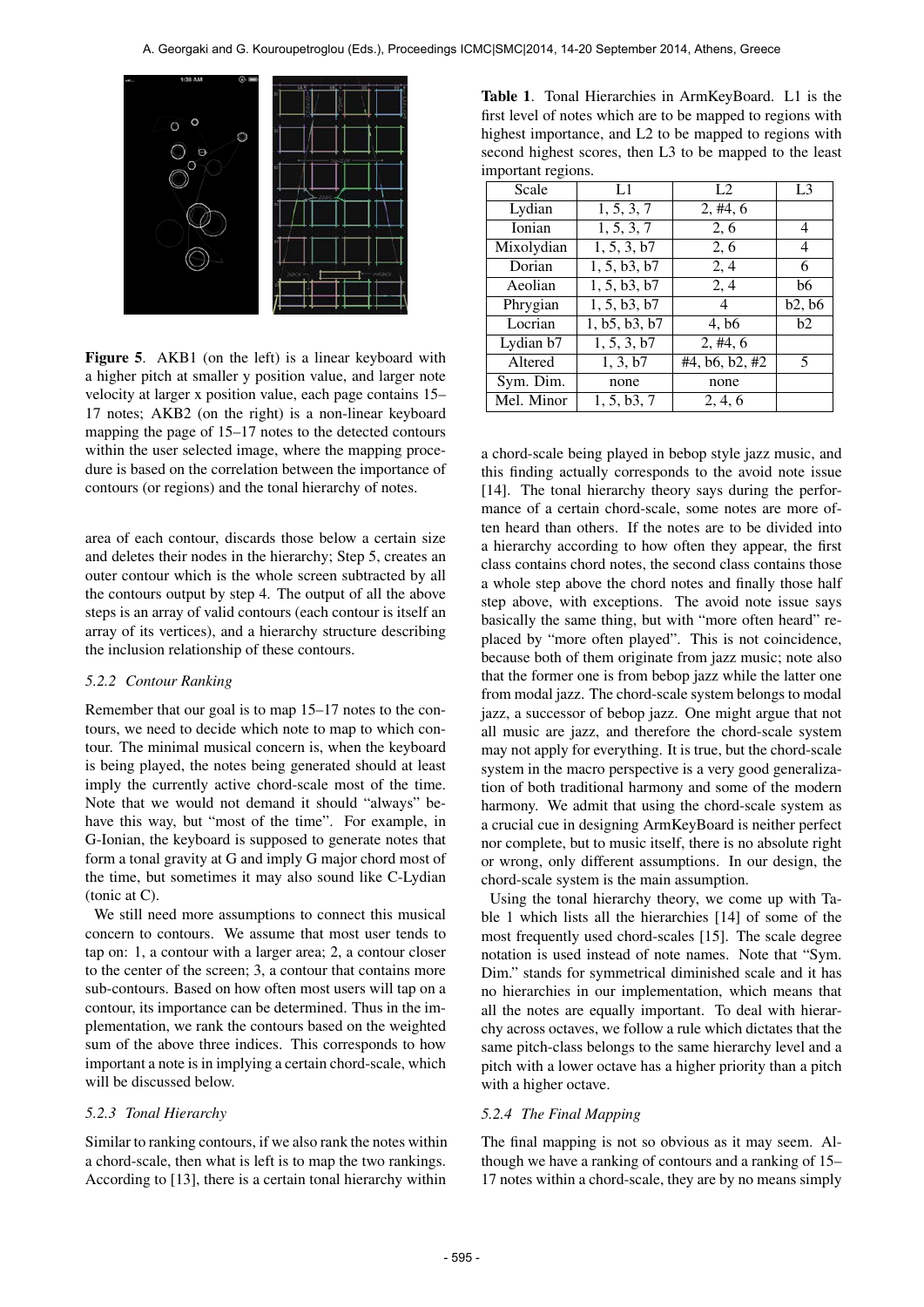1-to-1 mappings, because in reality we do not know how many contours there are and how large each of them is until the user selects an image. In view of this complication, we implement a simple but effective algorithm to do the final mapping:

- 1. Divide the screen size by the number of notes, and name the result  $RPN$ .
- 2. Look at the ratio =  $Area(constour)/RPN$  of the top item of the sorted contour list (we treat it like a stack). If  $ratio \geq 1$ , do step 3; otherwise do step 4. Repeat until no contour left in the stack.
- 3. Map notes to contour: pop the contour, pop the top  $ceil(ratio)$  notes and pair them up. Go back to step  $\mathcal{L}$
- 4. Map contours to note: pop the contour, pair it up with the first note. Add *ratio* to *accum*. If  $accum \geq 1$ , clear  $accum$  and pop the note. Go back to step 2.

With this, the most important notes are mapped to the most important contours, and contour with larger areas will contain more notes. But since multiple notes cannot be mapped to a single key, we need to decouple the notes within a contour that has more than one note. Instead of further separating a shape-unpredictable contour into several subcontours, we notice that the real "key" in question is composed of pixels, and thus we use a heuristic way to decouple the notes is to distribute their keys across the contour according to a formula related to pixels and their RGB value:

$$
noteIdx = ((X + Y)\%10 + (R + G + B))\%(15 \text{ or } 17)
$$

Where 15 or 17 is the number of notes. We try to make position affect less and RGB affect more, while making sure all the notes are included regardless of the image. With this final step, we finish our discussion about the design and implementation of ArmKeyBoard.

### 6. EVALUATION

This section is divided into three parts. First, we talk about the evaluation framework, which is the basis of the whole evaluation. Then it comes to the evaluation method, which is designed according to the evaluation framework. And finally we give the evaluation result.

### 6.1 Evaluation Framework

Reference [16] is a paper on how to evaluate digital musical instruments. Basically it divides the evaluation process into four perspectives, namely, the audience's perspective (in what sense an audience knows the performer is "performing"), the performer's perspective (can the instrument successfully translate the performer's idea into sound?), the designer's perspective (evaluating playability and playing experience) and the manufacturer's perspective (marketing consideration). Based on this framework as well as one of its practical use cases [17], and taking into account

the current state of ArmKeyBoard, we decide to build our evaluation around two dimensions—audience experience and performer experience covering many dimensions in [16] while discarding some of them. For example, since the instrument is still in its initial stage, we omit the manufacturer's perspective, and since this instrument is not supposed to be only linear, it makes little sense to evaluate how well it can replicate existing musical clips. Besides, we also incorporate an important evaluation idea derived from a famous quote of Duke Ellington "If it sounds good, it IS good." [18] to be the very first and fundamental criterion of audience experience. Actually although ArmKey-Board tries to pack a lot of key-note pairs into a relatively small screen, it is by no means a piano with 88 keys. A piano keyboard, of course, is unparalleled in terms of musical expression if proficiently mastered, but still we are interested in to what extent, and how well, ArmKeyBoard can do by a non-pianist in terms of musical expressions.

# 6.2 Evaluation Method

We gather evaluation results by questionnaires. According to the framework, we design two sets of questionnaires for audience experience and performer experience respectively.<sup>1</sup>

The audience experience questionnaire asks the audience to watch several videos capturing ArmKeyBoard played by a non-pianist either in improvisation scenario or solo scenario and then seeks the answers for: "Does it sound good?", "How much score will you give to the musical outcome of ...", "Piece 1 sounds like (choose from a variety of musical style)", etc. The questions are focused on the positive or negative ratings of musical outcomes, and not on the interaction between the performer and audience or whether the audience realizes the physical casualty relationship between the performer's gestures and the musical outcome.

The questionnaire of performer experience is to be filled in after the participants have played ArmKeyBoard in the solo scenario. Before they play, they are given the same instruction video showing them how to enter AKB1 and AKB2 and what are the gestures needed to control their expression. Beyond these, nothing else will interrupt the participant; the participant can ask the experimenter anything related during the test. The questions in this set are basically around the experience of using different images, the controlling mechanisms and multiple playability dimensions borrowed from [17], such as: "Do you think choosing different images will result in different music outcomes?", "How would you rate the chord-scale flipping mechanism?", "How much score will you give to the following aspects of the user experience of AKB1 - Fun", "How much score will you give to the following aspects of the user experience of AKB2 - Creativity", etc. To let the participants better understand those abstract items such as "Creativity", explanations are implied in the answering scale, such as a 0 is for "there isn't any creative points" and a 10 is for "there

<sup>1</sup> Links for the questionnaires and outcomes: [http:](http://gdriv.es/armkeyboardaudienceformfin) [//gdriv.es/armkeyboardaudienceformfin](http://gdriv.es/armkeyboardaudienceformfin) [http:](http://gdriv.es/armkeyboardperformerformfin) [//gdriv.es/armkeyboardperformerformfin](http://gdriv.es/armkeyboardperformerformfin)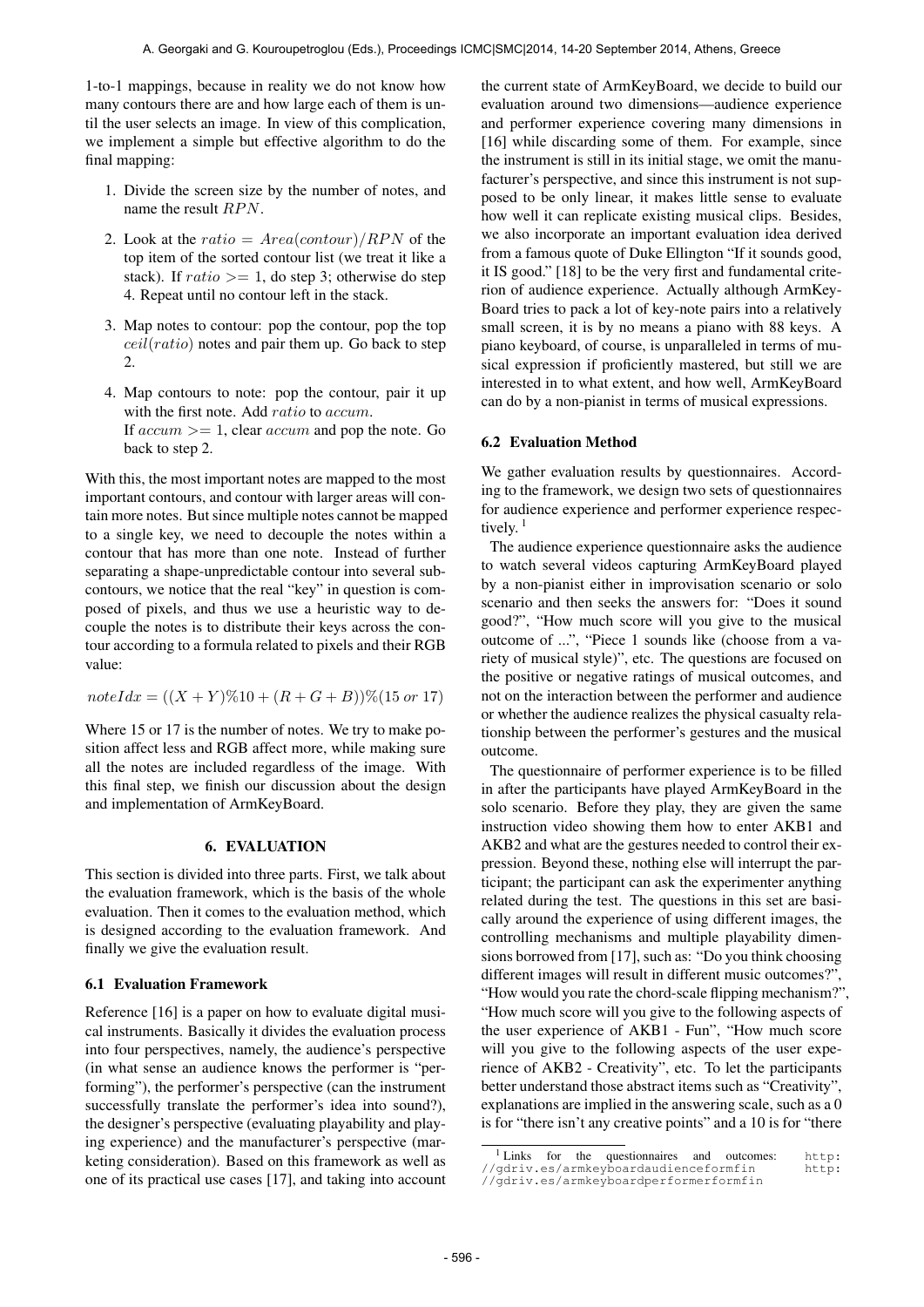are much room for a creative user to explore in terms of musical possibility".

The audience experience questionnaires are distributed via the authors' personal social networks on the Internet, and the receivers may further distribute them to their networks. The frontpage of the questionnaire link will inform the participant: "Thanks for your participation! This is a set of evaluation forms targeting the audience experience of a new musical expression interface. Please fill in both forms via the below two links, which takes you about 20 minutes. Please don't be afraid of being honest, because we have no idea who you might be. Your feedback will be very important to our research, therefore we sincerely appreciate your effort in offering help!" Thus the participants finish the questionanaires on their own computers without any interruption from the authors of this paper.

To gather results from the performer experience, we invite people we know to participate, and they are also told the same thing as shown above before filling in the evaluation. The duration of each evaluation case depends on subject's need, so as to let them explore Armkeyboard as much as possible. The average evaluation time is above 30 minutes. During the evaluation, the designer of Armkeyboard is with the evaluation subject in case he or she may have any questions. The designer keeps silent unless the subject raise a question regarding to Armkeyboard.

# 6.3 Evaluation Results and Discussions

The evaluation was closed on Jan. 19th 2014. All the summaries of the evaluation results are contained in the links provided in the last subsection. Here are some of them. All the scores are in a scale of 10.

# *6.3.1 Audience Experience*

There are totally 33 responses from improvisation evaluation and 31 from solo evaluation, 5 and 4 of them regard themselves as musicians or amateur musicians respectively. Actually there could have been more musicians since the classification questions are added to the questionnaire after a few responses. But this does not affect the overall result. The improvisation evaluation is summarized as follows:

- 30 say the musical outcome of video one (AKB1) sounds good, 29 say the musical outcome of video two (AKB2) sounds good.
- The average score of the musical outcome of video one and video two are 7.64 and 7.30, with standard deviation 1.75 and 1.93 respectively. While the average scores of the 5 musicians are both 7.6, with standard deviation 2.07 and 1.52 respectively.

The solo evaluation is summarized as follows:

- 23 say the musical outcome of video one (AKB1) sounds good, 26 say the musical outcome of video two (AKB2) sounds good.
- The average scores they give to the musical outcome of video one and video two are 6.90 and 6.84, with

standard deviation 2.23 and 2.07 respectively. While the average scores of the 4 musicians are 7.75 and 7.25, with standard deviation 2.06 and 3.40 respectively.

- In the "three musical outcomes with three different images" question, they are asked to rate how much the outcomes differ from each other in terms of the overall feeling; the average score is 5.3 with standard deviation 1.77, while the average score of musicians is 4.3 with standard deviation 1.50, where score 1 means "They are totally the same", and score 10 means "They are drastically different".
- Many of them regard piece 1 sound like jazz, while the answers to piece 2 vary.

It can be shown that ArmKeyBoard is quite satisfactory in that it got an average score of around 7 out of 10 in both improvisation and solo as rated by both non-musicians and musicians, and musicians seem appreciate the solo outcome more. For the open question "What do 3 - 5 sound like" in the solo evaluation, some musicians comment: "Debussy style of music" or "Most of the time it sounds like some one who doesn't know how to play the piano is trying to make some sound out of a piano. Some time it sounds like avant-grade music.", while a non-musician thinks: "to be honest it sounds like someone hitting the keyboard randomly, what eight year-old child would do when they are given a piano to play on." Comparing all the outcomes of AKB1 and AKB2, they all seem to like the former better, which may be due to their long-time exposure to linear musical outcomes. Interestingly in the solo evaluation, about 10 people say piece one sounds like jazz. So the conclusion here is that piece one is jazzy! As for piece two, 6 are for stochastic, 6 for Romanticism and 5 for Impressionism, and thus it can be concluded that for many people piece two is quite unstructured but at the same time contains some sort of meaning or beauty.

### *6.3.2 Performer Experience*

15 people participate in the performer experience evaluation:

- 14 of them agree choosing different images will result in different music outcomes.
- The average score of chord-scale flipping is 7.60, with standard deviation 1.55, octave flipping 7.60, with standard deviation 1.72, velocity control of AKB1 8.75, of AKB2 8.27, with standard deviation 1.06 and 1.39 respectively.
- Other average scores and standard deviations in a format of AKB1 (std) - AKB2 (std): Fun, 8.40 (1.50) - 7.53 (1.46); Controllability, 7.93 (1.58) - 6.47 (1.73); Learnability, 8.33 (1.45) - 6.87 (1.96); Creativity, 8.33 (1.45) - 7.87 (1.30); Repeatability, 7.13 (2.42) - 5.33 (2.55); Overall, 8.33 (1.11) - 7.13 (1.68).

The mapping algorithm of AKB2 based on tonal hierarchy has been successfully implemented, which leads to a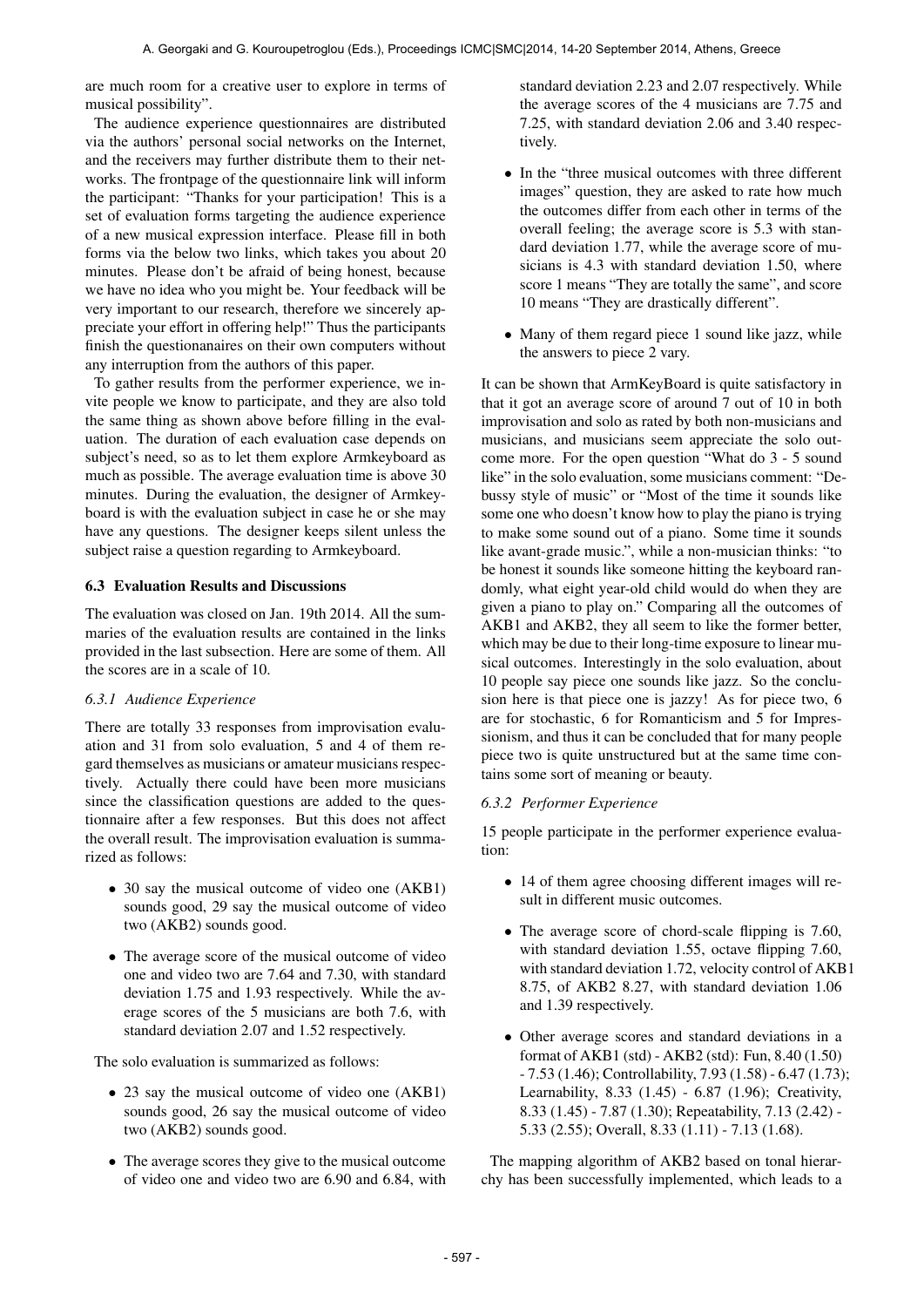different note distribution with a different image, and according to the third item of audience experience of the solo evaluation, although the overall feelings when different note distributions are played are not drastically different, they are different. The attitudes towards various control mechanisms are good, but with no base to compare within this evaluation. As with those other user experience dimensions, AKB1 always scores higher than AKB2, but still their average overall scores are both above 7. Below are some of the comments: "I like the first layout (AKB1) better because it's extremely convenient to use. I think the first layout is suitable for and will be attractive to both professionals as well as amateurs."; "It's hard to start with for musical novices ... AKB2 is not fun enough, although combining image and music is a very good idea, the musical outcome is not that good compared with AKB1, plus it can not repeat good phrase which might accidentally be played by users, thus they probably will not stick with AKB2."; "It would be great if there's more tutorial material and forum to share the creative art made by different artists (using ArmKeyBoard)."

Most results are as expected, since AKB2 is a non-linear keyboard, it is doomed to have controllability, learnability and repeatability problems, but what is not quite as expected is AKB2's low scores on fun and creativity. A possible explanation would be most of the participants, and even the authors themselves, have not spent much time playing with AKB2 thus they might have no idea how much musical possibilities could there be by feeding and playing it with hundreds of different images. This explanation somewhat corresponds to a comment from one player, who propose that if more time are allowed in the evaluation, he will definitly find AKB2 more interesting to play with. Theoretically speaking, AKB2 is more capable than AKB1 in terms of musical expression, since AKB2 is armed with arbitrary keyboard layout and non-linear note mapping, which are superset of a fix layout and linear note mapping. So we argue that AKB2 actually will be a more interesting choice if more time is spent to explore its various possibilities.

#### 7. CONCLUSION

In this paper, we introduce the design concept of ArmKey-Board, which came from the three deficiencies of traditional keyboard instruments and existing mobile keyboard instruments: 1. big size; 2. difficult to learn; 3. linear. Then based on the knowledge of two types of keyboard layout (linear, non-linear) and three characteristics of the smart phone (musical novice users, small screen size and programmability), the design details of ArmKeyBoard are elaborated, including the chord-scale and octave flipping mechanism, velocity control mechanism, linear noteposition mapping and non-linear note-contour mapping algorithm based on tonal hierarchy theory. Finally the evaluation framework and method are described, and results are provided for audience experience and performer experience respectively. The results are quite positive in both the audience's and the performer's dimension, while the linear layout is more positive than the non-linear one.

Prompted in part by some of the feedbacks from the evaluation forms, the authors are now considering further possible improvements. Specifically, some AI modules will be added to ArmKeyBoard to: 1. automate the chordscale grid setting procedure by analyzing an image, that is, to map an image's feeling to a specific chord-scale progression; 2. automate the improvisation by auto-flipping chord-scales—i.e., to let the device listen to the backing and get the right chord-scale at the right time; 3. automate the playing process, that is, to make the device "know" and suggest what a user should play in order to make good melodies.

# 8. ACKNOWLEDGMENTS

We'd like to give special thanks to Qing Cai, who helped us record the performer instruction video and provided us a lot of constructive feedbacks on the design. Thank Yixin Cao for many initial testings. Thank Shuting Chen, without whom the name of this keyboard wouldn't have come to our mind. And of course, thank all the participants who took part in our evaluations.

#### 9. REFERENCES

- [1] M. Uchida, "Mitsuko Uchida on Schoenberg's Piano Concerto," [https://www.youtube.com/watch?v=](https://www.youtube.com/watch?v=PmWRttCo7lo) [PmWRttCo7lo,](https://www.youtube.com/watch?v=PmWRttCo7lo) accessed: 2014-1-3.
- [2] iGrand Piano, [http://www.ikmultimedia.com/products/](http://www.ikmultimedia.com/products/igrandiphone/) [igrandiphone/,](http://www.ikmultimedia.com/products/igrandiphone/) accessed: 2014-01-10.
- [3] Piano Sharp, [http://rambax.com/pianosharp.html,](http://rambax.com/pianosharp.html) accessed: 2014-01-8.
- [4] P. R. Cook, "Principles for Designing Computer Music Controllers," in *Proceedings of the International Conference on New Interfaces for Musical Expression*, 2001, pp. 3–6.
- [5] GarageBand for iOS, [http://www.apple.com/ios/](http://www.apple.com/ios/garageband/) [garageband/,](http://www.apple.com/ios/garageband/) accessed: 2014-01-8.
- [6] M. M. Gao, "CYCLIC-N, a Real-time Mobile Multitouch Application for Composition, Improvisation and Education," in *Proceedings of the International Computer Music Conference*, 2011, pp. 79–82.
- [7] S. Maupin, D. Gerhard, and B. Park, "Isomorphic Tessellations for Musical Keyboards," in *Proceedings of Sound and Music Computing Conference*, 2011, pp. 471–478.
- [8] D. Ellington, M. Davis, J. Coltrane, etc., *The Real Book*, 5th ed. Hal Leonard.
- [9] KONTAKTS, [http://www.native-instruments.com/](http://www.native-instruments.com/en/products/komplete/synths-samplers/kontakt-5/) [en/products/komplete/synths-samplers/kontakt-5/,](http://www.native-instruments.com/en/products/komplete/synths-samplers/kontakt-5/) accessed: 2014-1-14.
- [10] N. Kruge and G. Wang, "MadPad : A Crowdsourcing System for Audiovisual Sampling," in *Proceedings of the International Conference on New Interfaces for Musical Expression*, 2011, pp. 185–190.